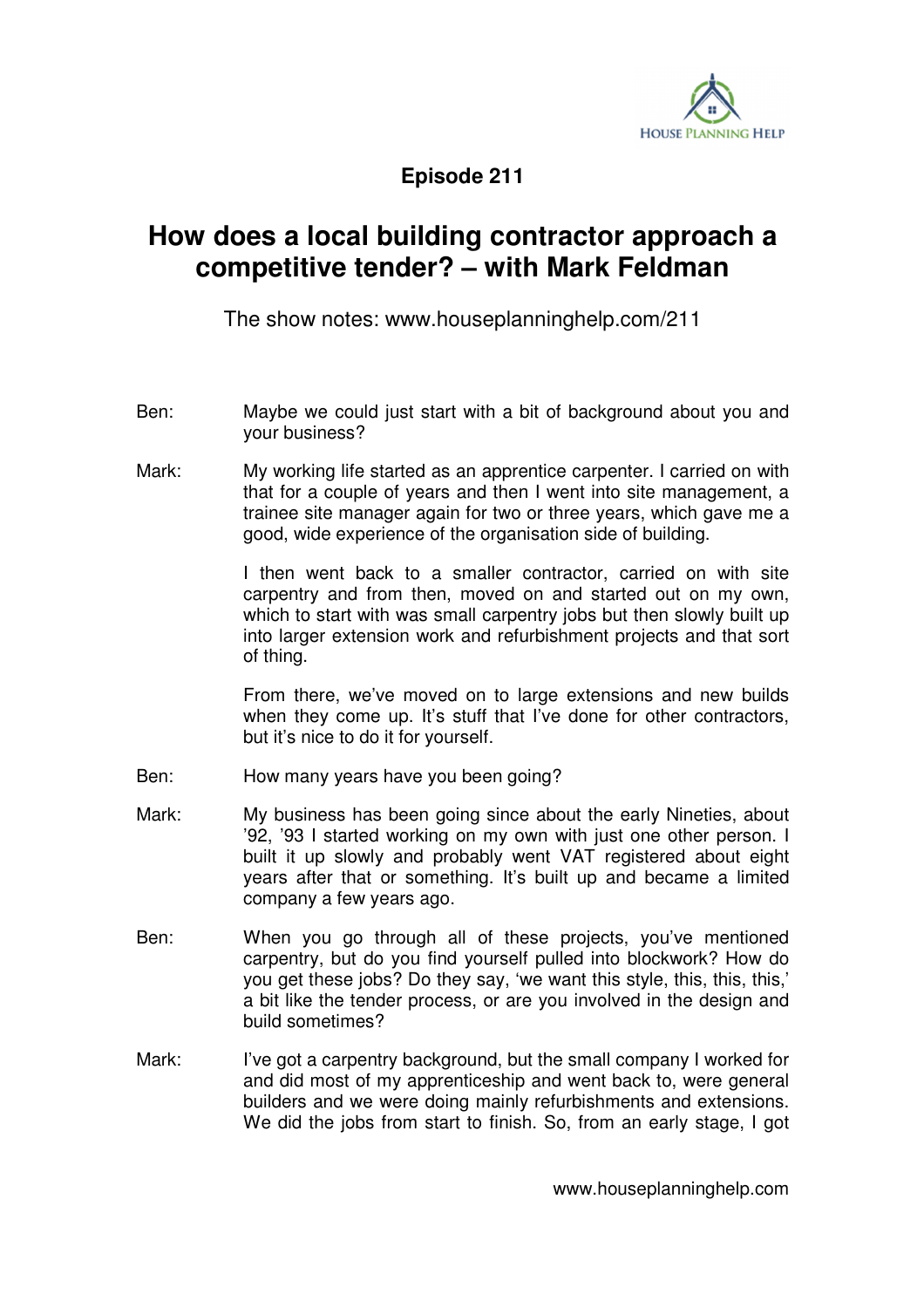

involved with all the ground work, drainage, a little bit with brickwork and blockwork and right through all the carpentry, through to first and second fixing carpentry.

- Ben: Can you do everything on site? I know you would never want to these days, but are those all skills that you have, more or less?
- Mark: I can do most things. Little bits of electrics, plumbing, little bits, I would never touch gas stuff. But I don't have to do it. We just do odd little bits when needed. I can do little bits of plastering, but again not to a plasterer's standards, so we don't get involved with that side of it.

 Yes, we can do most things, but we stick to the main things that I'm proficient at.

- Ben: How does a new job come along?
- Mark: We get our work from various sources. A lot of the work comes through recommendations from previous clients, and also we've got quite a good presence on the internet. We get quite a lot of enquiries through the internet. And we get some work from people seeing the vans around and signs.

We don't actually do any proactive advertising other than the signs and the vans.

- Ben: Do you pick and choose what you want to take on, or do you take on everything that comes your way?
- Mark: I tend to decide on the size of the jobs that come through. Small jobs we don't normally get involved with, unless we've got a big job that's got a bit of a gap in it. Then if something small comes in, we might fit that in.

 On the whole, we try to stick to the larger extensions or the new builds. I like to set up a base for a good six months and know that we've got that work for that period.

- Ben: So does that mean that the amount of pitch time is actually fairly small?
- Mark: Not really. With the recommendations, we tend to win more of the jobs. With enquiries from the internet, then it's a much lower percentage that you win because you're not known to the client other than them seeing you on the internet.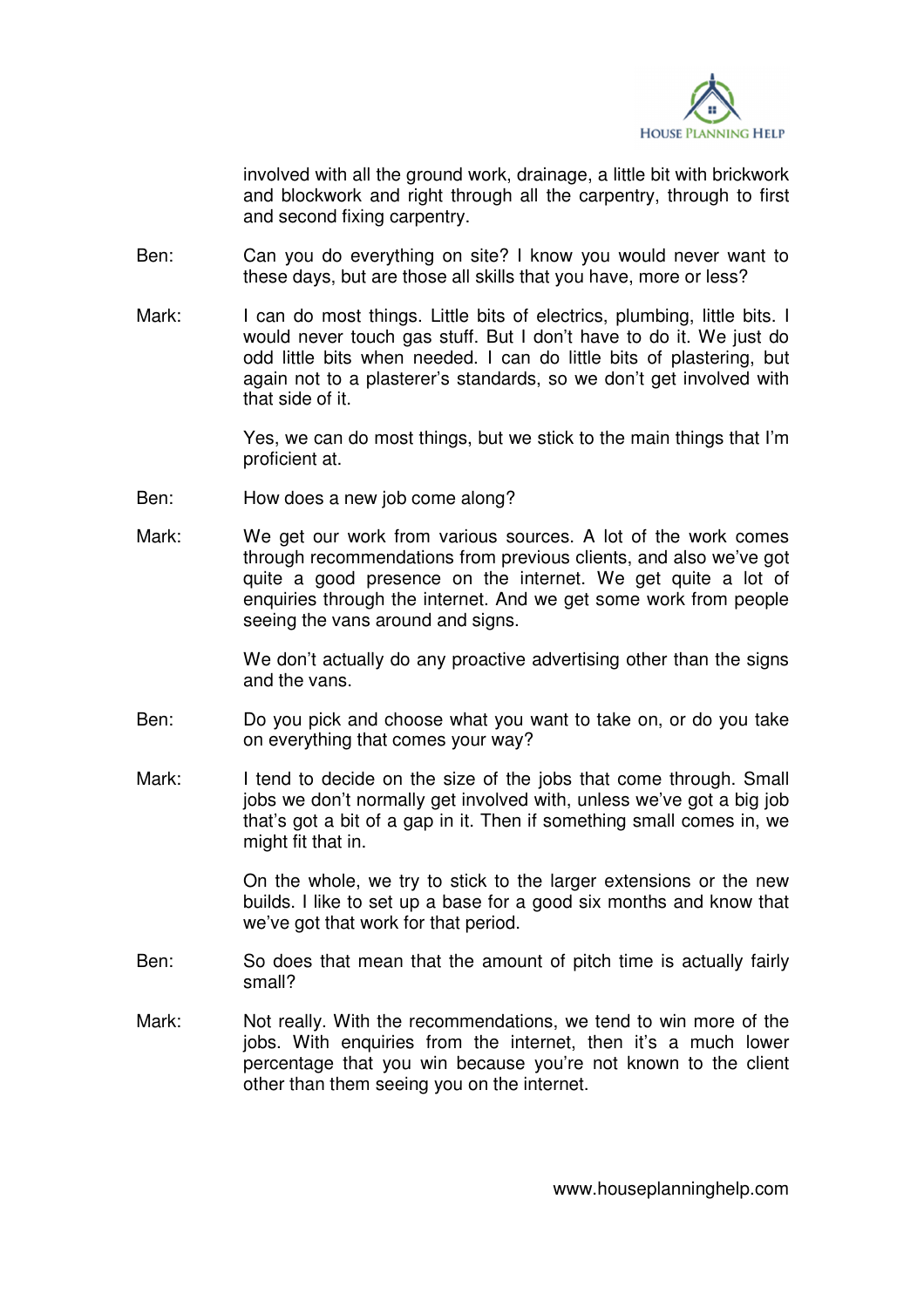

 We're not the cheapest contractor. We like to feel that we provide a good standard of work and that means that our prices are a bit higher.

 Also, when we're not given a specification – we've got a specification on this job which is a very detailed spec to price to  $$ when we're pricing purely from the drawings, we basically spec the jobs ourselves. That makes it quite detailed and it means that we give a very comprehensive quote covering as much of the work as possible. It can mean that we appear more expensive compared to other contractors, but in the long run, the other contractors would constantly add additional works and extra items, normally taking it past the figure that we would be at.

Ben: I've done many a quote for videos over the years and a certain amount fall by the wayside, others get taken – I think you're exactly right. You've got to price yourself where you're happy to be and certainly concentrating on really good jobs.

> What does it look like though? We've given you this tender package and just even checking it as well as we possibly could, took us a long time. So, can you tell us about when you receive those documents and what you like to do?

- Mark: When I get the tender package through, I obviously spend quite a while looking through the drawings, and then go through the specification, try and highlight if there's anything unusual – which on your job, there was plenty!
- Ben: We'll come to that in a minute.
- Mark: So, I try and highlight the unusual things, make notes of things that stand out, that I wouldn't normally know the prices of, so I can then research and get prices on those items.

 Then it's literally a case of working through the spec. We have to rely on the fact that the architect and the client has got the spec accurately and the details on the spec match the drawings. It's not for us to double check that really, because that should have been done by the time it gets to us.

 So, just work through it, spending quite a lot of time, and maybe when it is finished, leave it a couple of days, come back to it and go through it again to see if there's anything missed or if it seems to make sense again.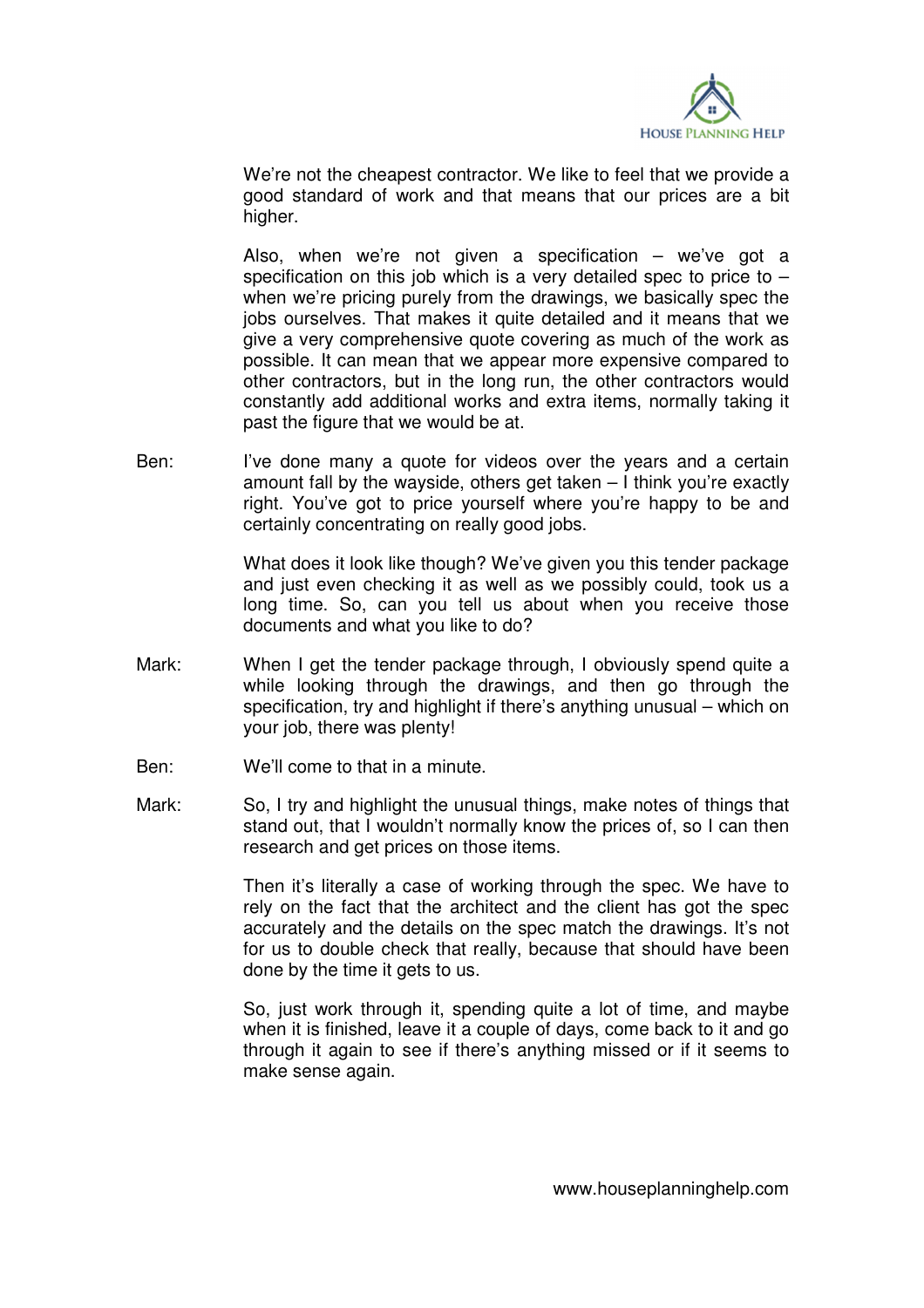

- Ben: How do you build in your profit to that? You want to make sure, as a business owner, that you're going to walk away with a profit, but sometimes it's a little vague. How do you do it?
- Mark: When it's specced by an architect, some items have a profit and attendance allowance next to them. Normally when it's suppliers of items that have got provisional sums.

 On the other items, I just tend to add the profit as I go. So, it will be labour and materials and allow a bit of profit on top of that.

- Ben: And also, you allow for your own time? So, you cost that up and that is just pure profit?
- Mark: Part of my time in the preambles really, I put a cost in for site management. We'll allow maybe a day or two a week throughout the project that would be just for organisation and management time.

 There's a lot of time spent in discussion with the architects, looking things up on the drawings, just organising and keeping on top of what the guys are doing and not actually doing any productive work.

- Ben: Because when you get to this stage as well with a build, it's going to demand a number of people and that changes throughout, doesn't it? So, your role really is that of a manager. Is that correct?
- Mark: Yes. A big part of my role is managing the works and mediating the trades. I always see myself as a bit of a pacifier between trades and clients, and trades and trades, and make sure everyone gets on and it all gets done in the right order and the right way, with hopefully as little problems as possible.
- Ben: How do you like to split your time? When a project like this is underway, what would you be doing on a day to day basis?
- Mark: I don't really schedule my time out. In the early stages, when the brickwork and blockwork's going on, I have a bit more time to get on top of materials and things in advance. As it moves forward, I'll probably get a bit more productive myself and hands-on.

So, I just do the organisation as and when it's required. When people ask questions, I'll answer them and sort the information out.

 I do have to tend to do a bit in the evenings and weekends to catch up on the paperwork side of things.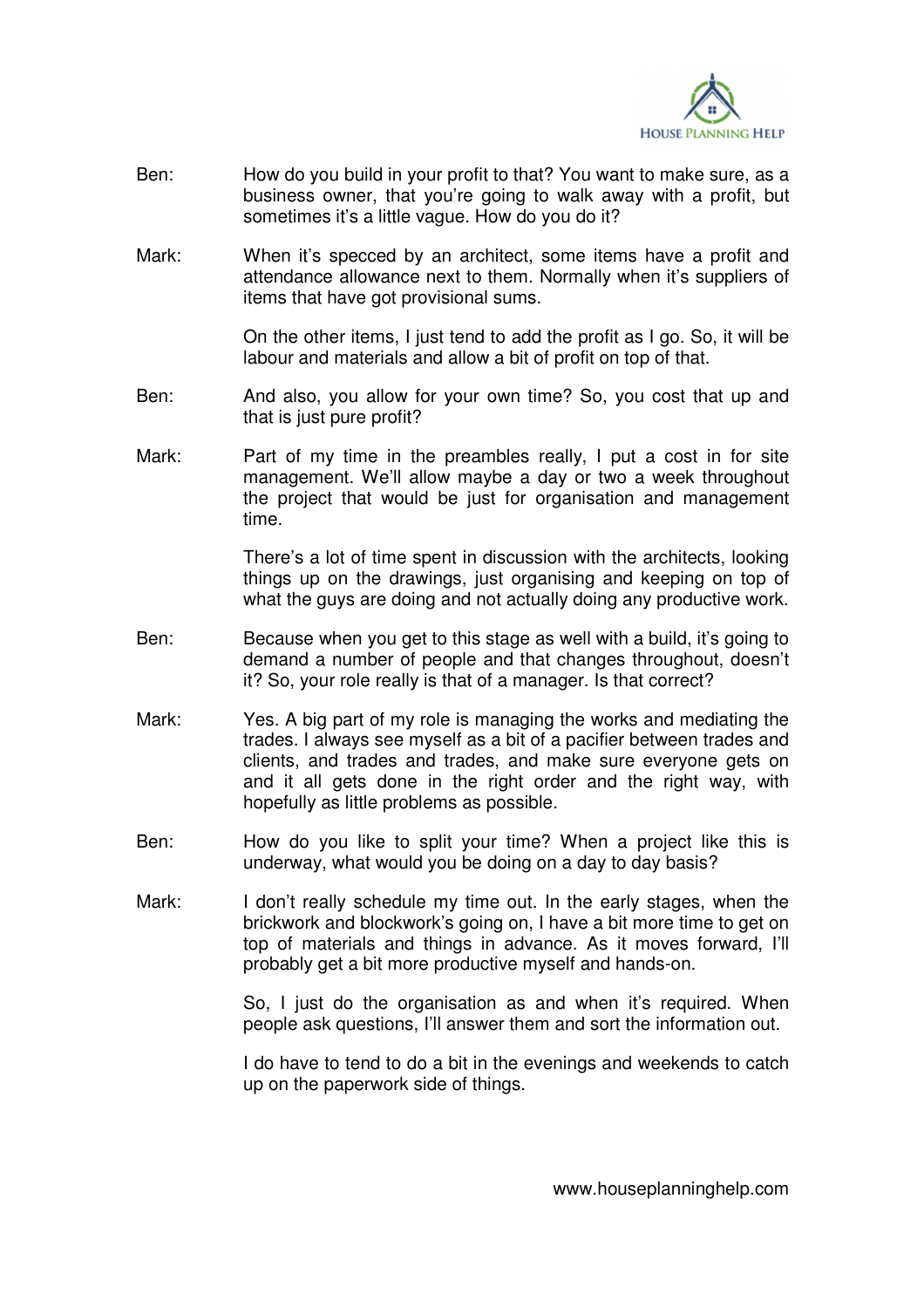

- Ben: Will you have a lot of other jobs going on at the same time, how does that fit into it?
- Mark: Depending on the size of the main job we've got, and the intensity of what's going on, we may only have that one job, or we may have something small going on in the background or little bits that come up that we just fit in.
- Ben: What about the transition then? Our job finishes, how do you know you've got your next few months sorted out?
- Mark: When we're pricing the work, one of the big questions is when people want to start their work and if they're prepared to wait until the date that we give them. The sort of people that we want to work for are the sort of people who want someone decent, so they're prepared to wait hopefully.

 We have a transition period, normally. The jobs can sometimes overlap a little bit, maybe a few weeks. So, with doing the finishing off bits and then starting the groundwork on the next job, and brickwork can be starting whilst we're finishing the main job.

 Again, it depends on what is involved in the finishings. If we've got all the exterior landscaping and that side of it to do as well, then we might wait until we're totally finished, and then move on and start afresh.

- Ben: What are the typical gaps that you might have for someon? So, you've priced up the job, they're going ahead. How many weeks would it be at the least versus the longest?
- Mark: It varies a lot. When we're at the beginning of a project  $-$  so at the moment we've got about seven months left on the project we're on – then if anyone enquires at the moment, we've got a job to follow on which is another six months …
- Ben: You've already got one?
- Mark: Yes, we've got something lined up.
- Ben: What stage is that at, at the moment?
- Mark: It's another new build and the plans are just going in for building regulations. But the job's been priced, and the client wants to go ahead. So, it should all just follow on.
- Ben: Very nice. What about this job in particular then? What were you concerned about?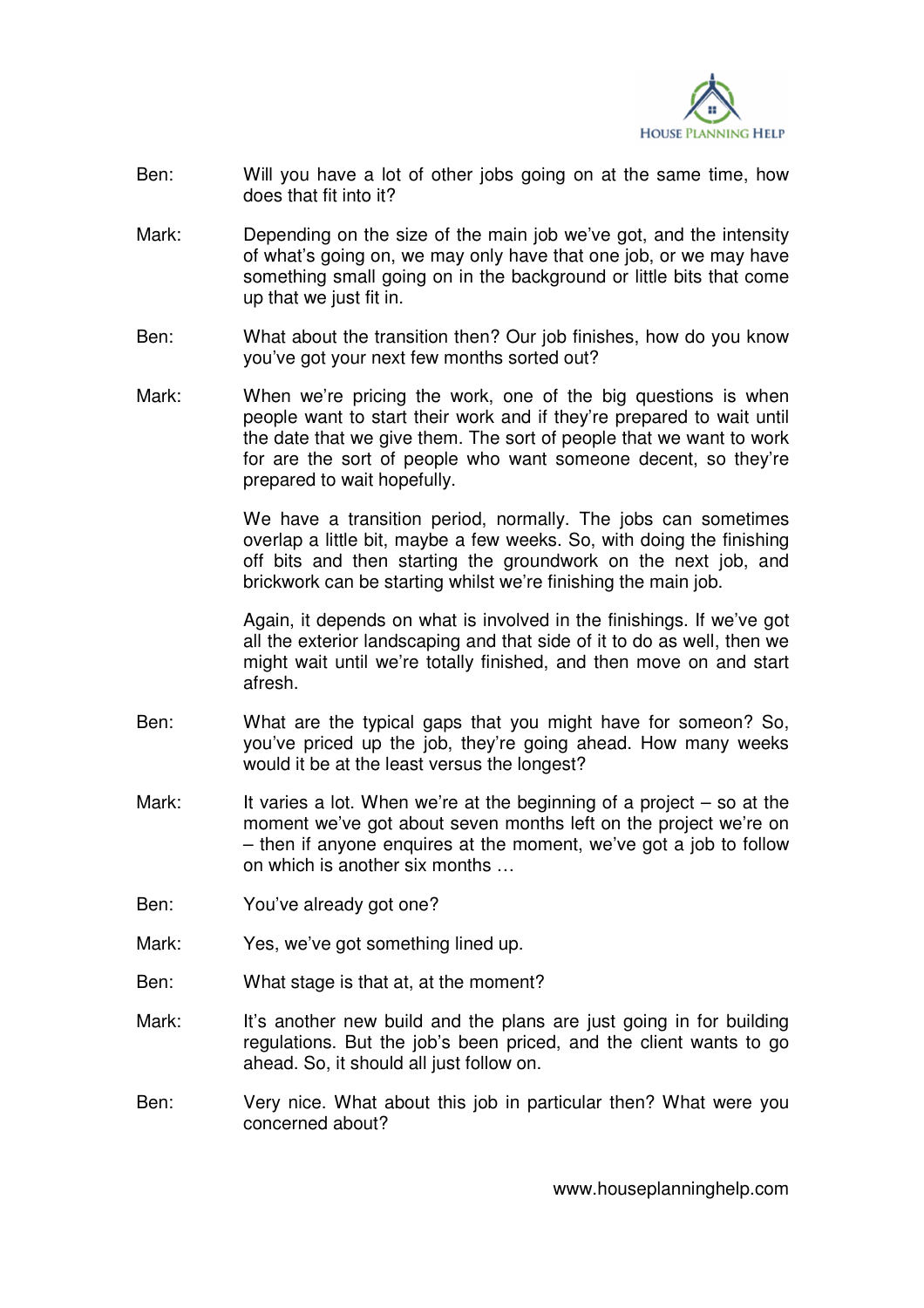

- Mark: No real concerns other than making sure we'd covered everything price wise, trying to organise the costs for the stuff that we don't normally do. The airtightness stuff really.
- Ben: That's often what I get told, when people do Passivhaus for the first time it's very difficult to know how much things will cost, particularly doing plastering on this masonry build and how many days, weeks to allow for that, so they price in risk. Is that something that you've been careful about?
- Mark: We've been careful with the pricing, but not so much risk, because I feel that we've got enough experience to know what it should take. A bit of an allowance.

 We've been involved not in a fully airtight passivhaus, but we've been involved in carrying out extensions which have been required to be as airtight as possible, using the same sort of ideas with everything being taped up for airtightness. So, we know how much that takes and how much tape tends to get used. So we've made allowances for that.

 We've just covered costs, and luckily it's been broken down quite well by the architect so we're able to price individual items which makes it a lot safer, because we're not quessing what we've got to do, to do the airtightness. We've just got to research and look into what the architect's specified.

- Ben: Certainly, now we're underway, I think I appreciate how if you are going to go down the tender route, the more detail you can put in and the less you can change throughout, it just makes sense, doesn't it? I assume that's from your side as well.
- Mark: Definitely. Sometimes architects can go too far with detail, and you end up pricing every little item down to the last screw almost. Everything gets a little bit added on to it, so it can make it quite a bit more expensive for the client if it's too detailed for a specification.

With this job, I think it's about right. It's got the detail that we need to cost the job effectively, without being over-pedantic.

- Ben: So, you don't need to know every screw, do you? You need to know roughly how much insulation it's going to have, how much it's going to cost …
- Mark: Yes. It's not really quantified by the architect, it's specified. We've got to do the quantifying.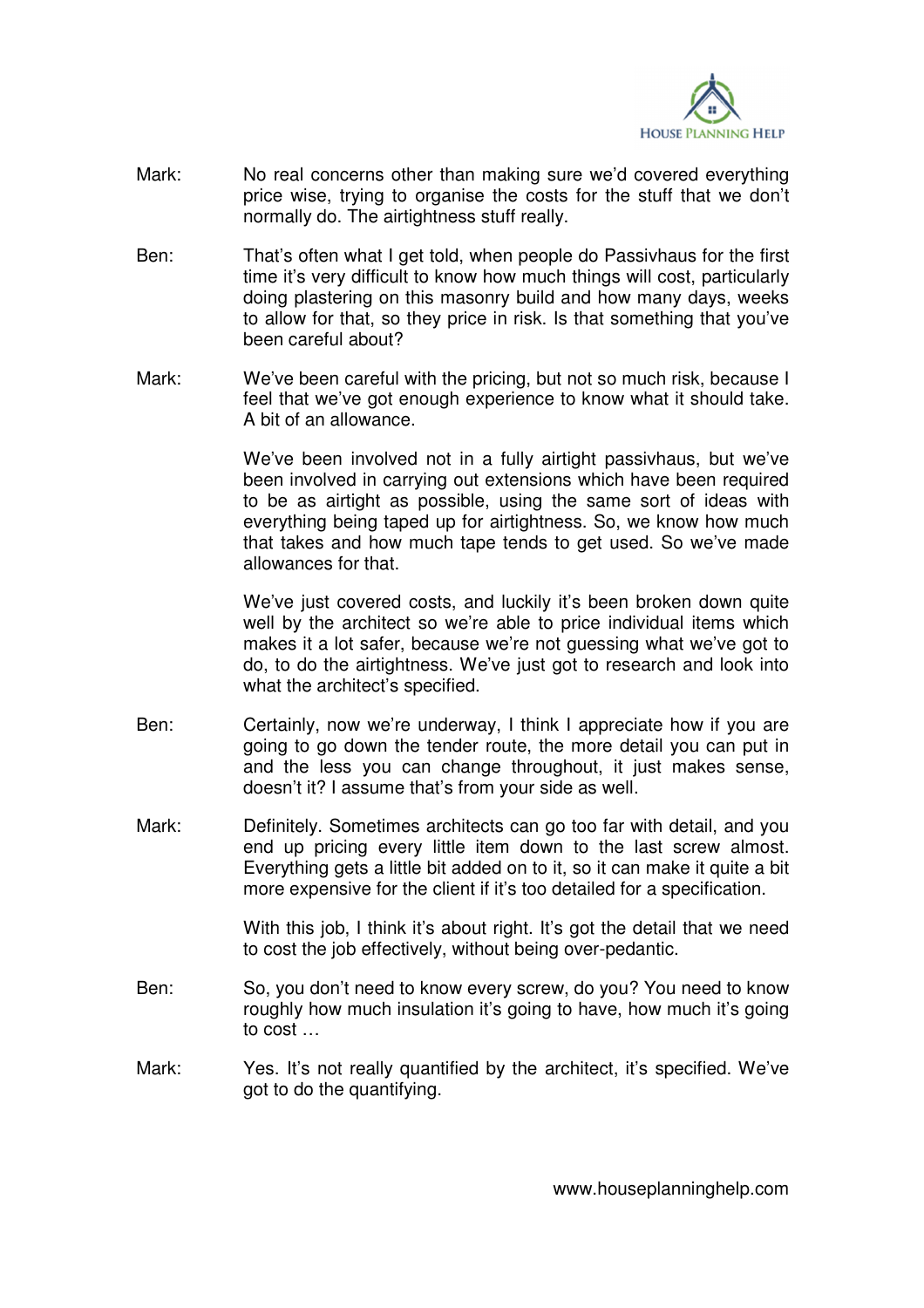

Ben: Ah, okay. So, that you have done enough buildings to know – that's interesting.

> Also, these PC sums – you have mentioned it already, but I think it's worth explaining to anyone that hasn't gone into this process. Do you sometimes find projects with a lot of PC sums?

Mark: We can do. Again, it depends on the architect and the client. Some projects, clients will just accept that they're providing bathroom suites, kitchens, floor tiles and floor finishes, and there are no PC sums or anything in there for that. They're just accepting that they've got a cost involved in providing those items.

> Whereas other projects, such as the one we're on currently, will have a lot of PC sums which will cover all of those items. So, the client's got a clearer idea of where they're going, although they are just provisional, and it can change.

- Ben: It's worth pointing out in this project that the contract administration is happening through the architect. So, that works quite nicely, does it? That you have one source? So, instead of us speaking to you and saying, 'we need this changed' and you going ahead and then doing it, do you find that simpler as a contractor too?
- Mark: I think it needs to be either one way or the other. We do it both ways. If we're working where an architect's involved, they need to be in control. The client works through the architect and we work through the architect and it works well that way.

 Other contracts, the client doesn't necessarily employ the architect to administer or oversee the works. They just have the architect do the drawings and come back to them with any queries, and we'll work directly with the client. I think it possibly makes a bit more work for the client, but it's not too bad for us and it works well that way as well.

 It's probably a bit more efficient with the architect because you've got someone who's at a desk doing it all the time, rather than me popping home and doing bits as we go. But it works well both ways.

- Ben: Just going back round to the whole tender process, are you setting out just to put in your best figure, or are you thinking, 'we really need to win this'? Does it just not matter to you in some ways?
- Mark: It totally depends on our circumstances at the time. If we're really busy and we've got two years' work lined up, then we're not so fussed and so, the prices probably will increase a bit. If we're running tight, running close to the end of a contract and have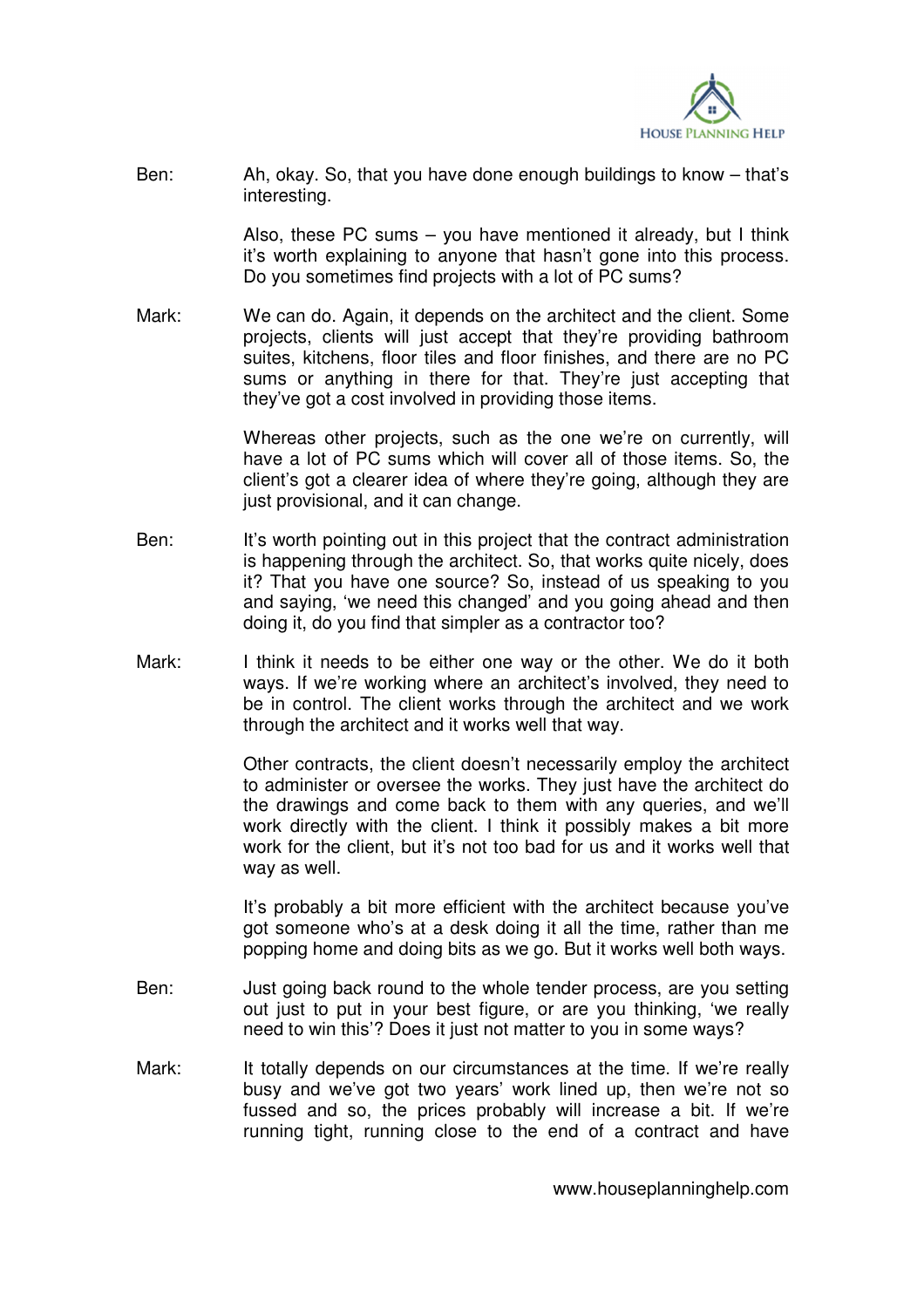

nothing lined up, then we're going to be a bit more competitive to try and win the jobs.

- Ben: Have you ever had any hard times, thinking of recessions and things like that? How do you get through?
- Mark: We've been very lucky that we've not been out of work. We've managed to keep going constantly. Hopefully, we feel that's because we're decent and people will go with decent builders.

The prices have had to get tighter at times, where it's got more competitive and it's coming closer to not having work. You have to tighten up to ensure you get the work. But luckily, we haven't been out of work at any stage.

- Ben: When we set out, we had a budget and all of the tenders went over. Have you noticed any changes in pricing and costs? Have they gone up from your perspective, or is it just from a clients' perspective?
- Mark: I think costs have jumped quite considerably recently. Labour costs have gone up quite a lot recently. Bricklayers are very expensive at the moment; there's a shortage. I suppose with housebuilding going on, that side of it's dearer.

 And I think with the euro, there's been a bit of an increase because obviously a lot of materials are imported. Insulation's gone up a hell of a lot over the last year. We've had quite a few price increases. Probably a thirty percent increase over the last year, which is quite big. And obviously, timber and other bits and pieces all creep up.

 It's awkward because we're trying to keep our prices similar in order to win the work, so there's less profit. We're having to start to creep the prices up now.

- Ben: This being our particular situation, that things did go beyond our budget, when we go through the value engineering process, is that quite standard for you as well, or just part of having a contract?
- Mark: It's not something we've really had to do much of before. Normally we price it and those prices are looked at. If it's well over budget, then obviously the client has to look at where they can save money. It's a bit awkward on a new build. If it's extension works, you can think about not doing all of it, maybe not having the garage built or leave a couple of bathrooms out, or something like that.